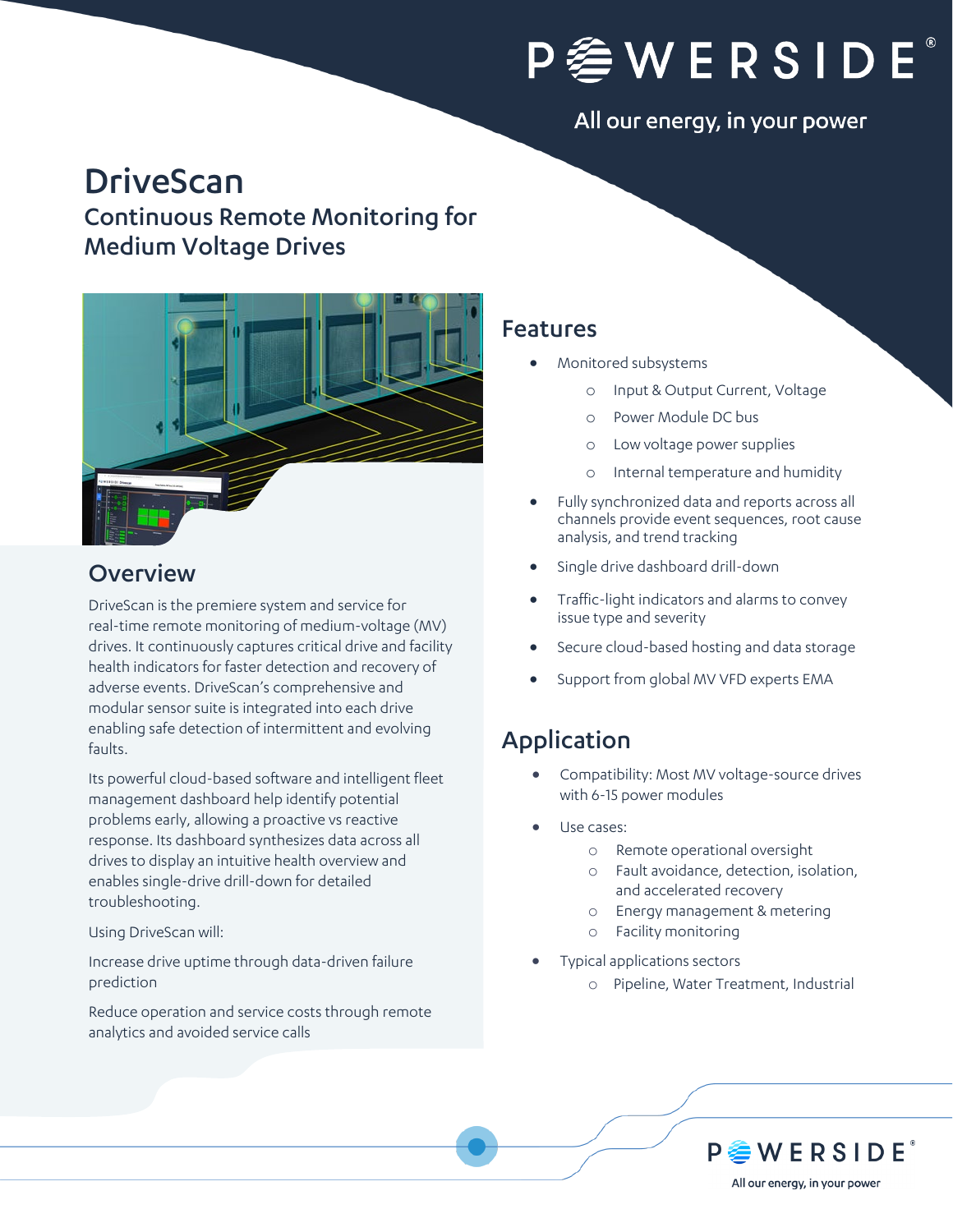### Technical Specifications

| Line Monitoring                   |                                                                                                  |  |
|-----------------------------------|--------------------------------------------------------------------------------------------------|--|
| Drive Input                       | 2000 to 12,470 Vac. 50/60Hz. Measured via exis ng PT's or Voltage Dividers. Typ. Accuracy ±0.01% |  |
| <b>Power Quality</b>              | Voltage Magnitude, Unbalance, THD, Harmonics to 50th rank (IEC 61000-4-30 Class A Ed 3)          |  |
| <b>Current Measurements</b>       | Unbalance, TDD (via CT's. Typ. Magnitude Accuracy ± 1%.)                                         |  |
| Power                             | VA, kW, VAR, 4 quarant PF                                                                        |  |
| <b>Power Quality Disturbances</b> | Sags/Swells/Interrup ons, RVC, HF impulses (4MHz sampling)                                       |  |

| <b>Motor Monitoring</b> |                                       |
|-------------------------|---------------------------------------|
| <b>Drive Output</b>     | Voltage and Current average, Waveform |

| DC Bus Monitoring    |                                           |
|----------------------|-------------------------------------------|
| Sensing isolation    | Proprietary optically isolated MV sensors |
| Magnitude and ripple | DC bus voltage: 400 to 2000 Vdc           |

| Low Voltage Power Supply Monitoring |                               |  |
|-------------------------------------|-------------------------------|--|
| Number of channels                  | 8 channels, 0 to 60 Vdc       |  |
| Control power supply<br>monitoring  | Typ. 5 Vdc, +/-15 Vdc, 24 Vdc |  |

| <b>Environmental Monitoring</b> |                                                                                                                                                        |  |
|---------------------------------|--------------------------------------------------------------------------------------------------------------------------------------------------------|--|
| Connection                      | ENV2 probe connected via USB. Functional electrical isolation.                                                                                         |  |
| Sampling rates                  | 1 sample per second typical for temperature, humidity, barometric pressure.<br>8, 16, 32 samples per second, user selected for acceleration recording. |  |
| Temperature                     | $-20$ to 80 °C ( $-4$ to 176 °F)                                                                                                                       |  |
| Humidity                        | 0 % to 100 %RH (useful range: 20 % to 80 %RH)                                                                                                          |  |
| <b>Barometric Pressure</b>      | Indicative measurements, resolution better than 0.001 hPa                                                                                              |  |

| <b>Limits</b>              |                                    |  |
|----------------------------|------------------------------------|--|
| <b>Ambient Temperature</b> | $\sqrt{0}$ to 40 °C (32 to 104 °F) |  |
| Humidity                   | 0 to 95% RH                        |  |

#### **Certifications**

IEC 61010; IEC 61000-4-30; IEC 61000-4-7; IEC 61000-4-15; TUV Type-B pending Drivescan components are tested by Underwriters Laboratory (UL) to meet the requirements of IEC 61010-2-30 MVM-1000 is tested at 1000 VDC and MVM-2000 is tested at 1500 VDC per UL and IEC limits

Powerside does not represent or warrant that drive or installation certifications will be unaffected by DriveScan installation



All our energy, in your power